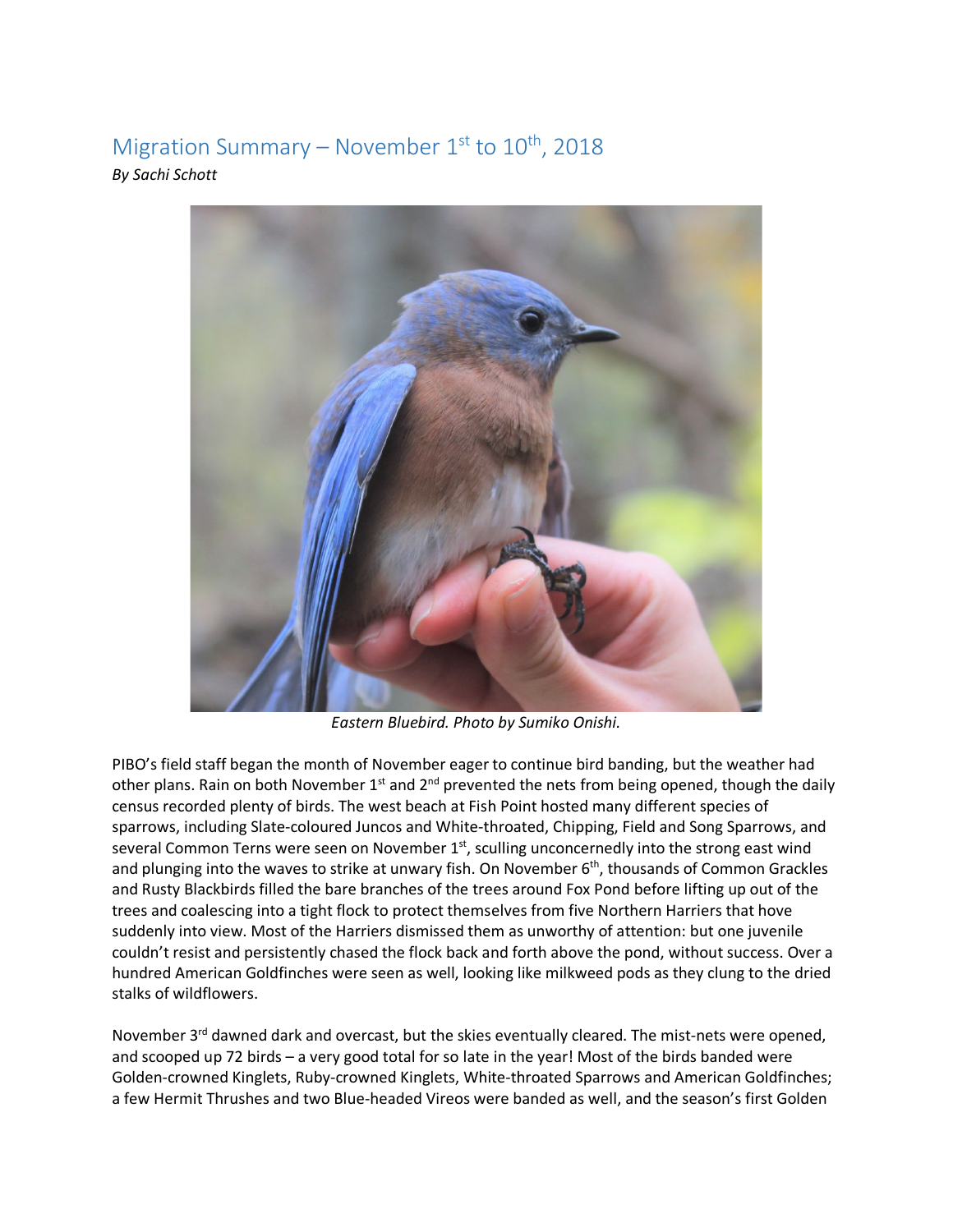Eagle was observed flying over the netting area. More Golden-crowned Kinglets were banded on November  $4<sup>th</sup>$ , but the gusting winds made it impossible to keep the nets open for long. A female Rosebreasted Grosbeak was seen on census near the tip of Fox Pond, whisper-singing.

The strong south winds continued over the next few days, and bird migration slowed accordingly. 32 out of the 39 birds banded on November 5<sup>th</sup> were Golden-crowned Kinglets, and seven of the birds captured were birds that had been banded by PIBO a day or two before. On November 6<sup>th</sup>, the blustery conditions meant that nets could only be opened for an hour and a half in total. The wind came gusting out of the southwest and kicked up the waves on the west side of Fish Point so much that the west beach was almost gone by the time PIBO's field supervisor Sumiko Onishi came out to do the daily census! The few bits of beach that remained were still enough for three Sanderlings, which ran back and forth foraging as the water lapped at their feet. The wind spoiled the banding on November  $7<sup>th</sup>$  as well, though the grey sky did clear briefly first thing in the morning, allowing in some welcome sunshine. Canada Geese, Mallards and Gadwalls all took refuge in the comparatively sheltered Fox Pond, with American Goldfinches and European Starlings in the trees above – though their idyll was interrupted once again by a hunting Northern Harrier. No sparrows were seen on the west beach, which was buffeted by the wind, but White-throated Sparrows and Slate-coloured Juncos were seen in the netting area.

With the diversity of species observed declining day by day, and the weather forecast threatening more wind and rain in the future, it was decided that November  $8<sup>th</sup>$  would be the last day of banding. Only a smattering of kinglets, a Winter Wren, and a Hermit Thrush were banded early in the morning, seeming to justify the decision to shut down the banding station for the season – but then, just as PIBO's field staff were preparing to close nets, the Eastern Bluebirds and American Goldfinches that had been flying overhead were seen in the trees, coming closer… and closer… close enough to end up in one of the mistnets! The last net run of 2018 captured a handful of American Goldfinches, a Myrtle Warbler, and the first-ever Eastern Bluebird banded by PIBO, a handsome adult male! It was a thrilling end to the fall season of bird banding on Pelee Island.

The daily census continued for two more days before field work came to an end entirely. There was a light rain falling on November 9<sup>th</sup>, and the bright yellow maple leaves scattered thickly over the trail made a cheerful contrast to the dark blue-grey sky. The wind was from the southeast so the normally productive Fox Pond was quiet, with only a few small flocks of blackbird species observed; but the west beach was busy, with a good variety of sparrow species seen flitting along the edge of the treeline. A flock of American Pipits was out foraging on the beach as well, while two Turkey Vultures soared overhead.

Snow was falling on November  $10^{th}$  and the temperature dipped below  $0^{\circ}$ C for the first time this fall. The wind was strong, gusting up to 33 knots, and it was difficult to see or hear birds. Only twenty-four species were recorded in total, including a group of American Tree Sparrows on the west beach – but a flock of forty-six Tundra Swans were seen winging their way over Pelee Island during the drive home from the last census of 2018.

## //

As the migration monitoring season ended slightly earlier in 2018 than in years past, by the time PIBO ceased the daily census the large numbers of waterfowl that are usually a feature of the November bird life were only just beginning to appear around Pelee Island. Handfuls of Red-breasted Mergansers and Horned Grebes were recorded each day, but the only large flocks of waterfowl were seen in the far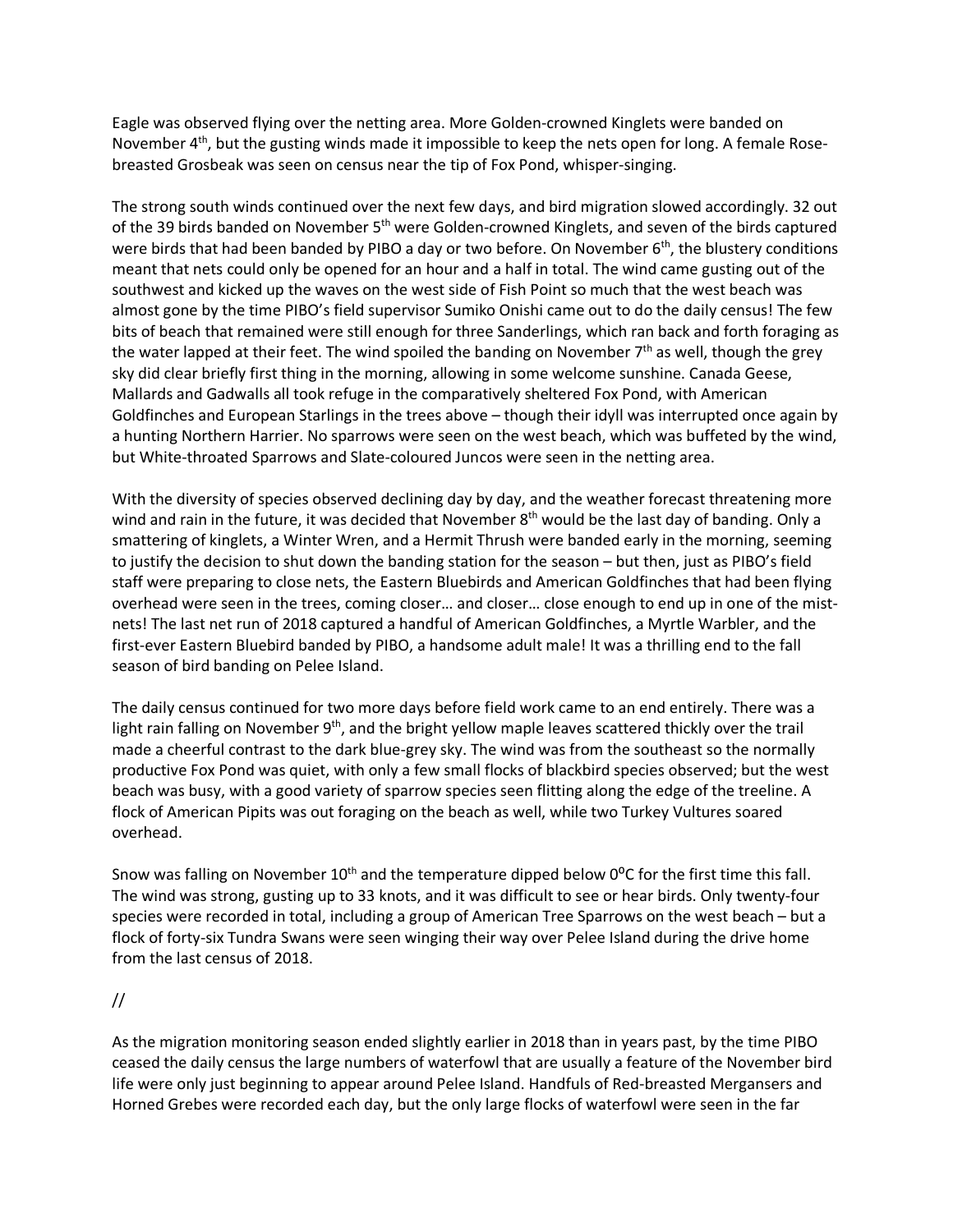distance, and could not be identified. November  $8<sup>th</sup>$  was the first time that a large flock of Scaup turned up, and a large raft of hundreds of Buffleheads and Red-breasted Mergansers were seen on the south shore of the island during the drive back to the PIBO field cottage. The first Common Goldeneye of the season were seen on November 9<sup>th</sup>.



*Fox Pond, Fish Point Provincial Nature Reserve. Photo by Sumiko Onishi.*

## //

After being obliged to cancel PIBO's first two public owling nights due to inclement weather and an unfortunate power outage, hopes were high for the third and final public owling night on November  $3<sup>rd</sup>$ . Fortunately the weather cooperated, and the night was clear, calm and cold: perfect conditions for Northern Saw-whet Owl migration! PIBO's eight visitors were able to see both an Eastern Screech Owl and Northern Saw-whet Owl. More Northern Saw-whet Owls could be heard calling around the cottage, and twelve more were banded and one was recaptured before nets were closed at 12:35 a.m. The recaptured owl was a foreign encounter, and had been originally banded near Fergus, Ontario on October 15<sup>th</sup>, 2018 while on her very first migration.

The owling nets were opened again on November  $8<sup>th</sup>$ . With temperatures of around  $4<sup>o</sup>C$  and northeast winds, it seemed likely that there would be owls around: and indeed, between 5:50 p.m. and 12:15 a.m. eight Northern Saw-whet Owls were banded and two were recaptured, including one owl that had been banded by PIBO on November 8<sup>th</sup> and one foreign encounter, of a bird that was originally banded by the Prince Edward Point Bird Observatory on October 19th, 2016.